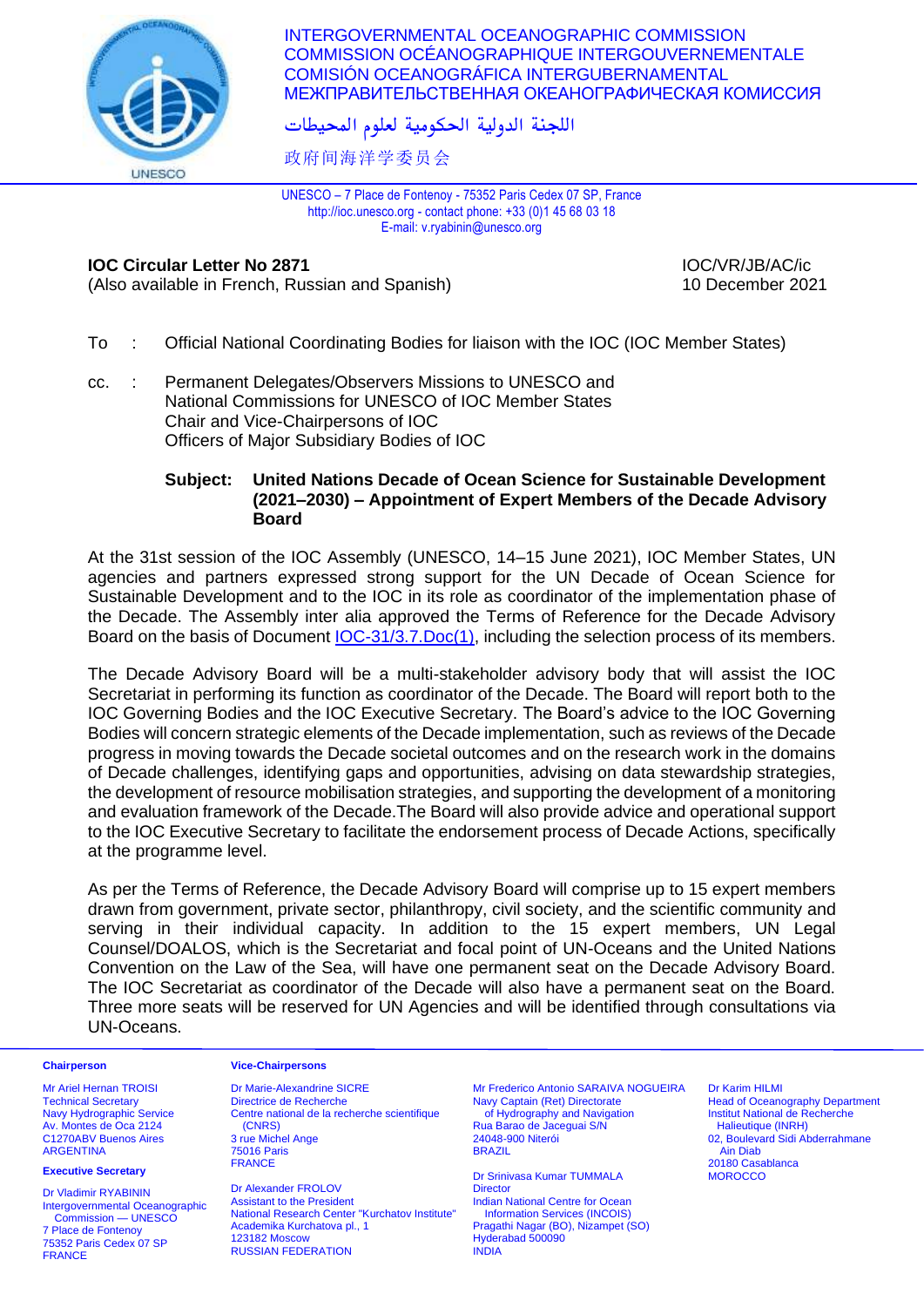Between 05 July and 22 September 2021 a call for nominations was opened for the 15 expert members of the Board via the following channels:

- IOC Member States via IOC Circular Letter, [2848;](https://oceanexpert.org/document/28656)
- Relevant UN bodies via UN-Oceans:
- Scientific networks using formal and informal communication mechanisms;
- Dedicated ocean policy, business, and sustainable development networks through announcements; and
- The Ocean Decade and IOC website.

Via this process 243 nominations were put forward either by Member States of IOC-UNESCO, United Nations, United Nations entities, non-governmental and intergovernmental organizations, as well as self-nominations.

A Selection Panel was convened by the IOC Executive Secretary and composed of the IOC Chair and IOC Officers representing the five IOC electoral groups. With the technical support of the Decade Coordination Unit, this Panel was tasked with the selection of the expert members of the Decade Advisory Board.

In its evaluation the Panel undertook to ensure that the expert members have sufficient skills, knowledge, influence and impartiality regarding the vision and objectives of the Decade and are able to undertake the work outlined in the terms of reference. Diversity across sectors was a key consideration including a mix of members from the scientific community, the private sector, philanthropy and government. Expert members were also selected with due consideration to expertise, geographic, generational, and gender balance.

The list of selected expert members is attached as Appendix 1 to this Circular Letter and I would like to kindly ask you to join me in warmly congratulating the newly appointed Board members and wishing them well in their future role on the Decade Advisory Board.

Additional information can be obtained from the IOC Secretariat [j.barbiere@unesco.org](mailto:j.barbiere@unesco.org) or [a.clausen@unesco.org.](mailto:a.clausen@unesco.org)

Yours sincerely,

*[signed]*

 Vladimir Ryabinin Executive Secretary

Enclosure: Appointed Members of Decade Advisory Board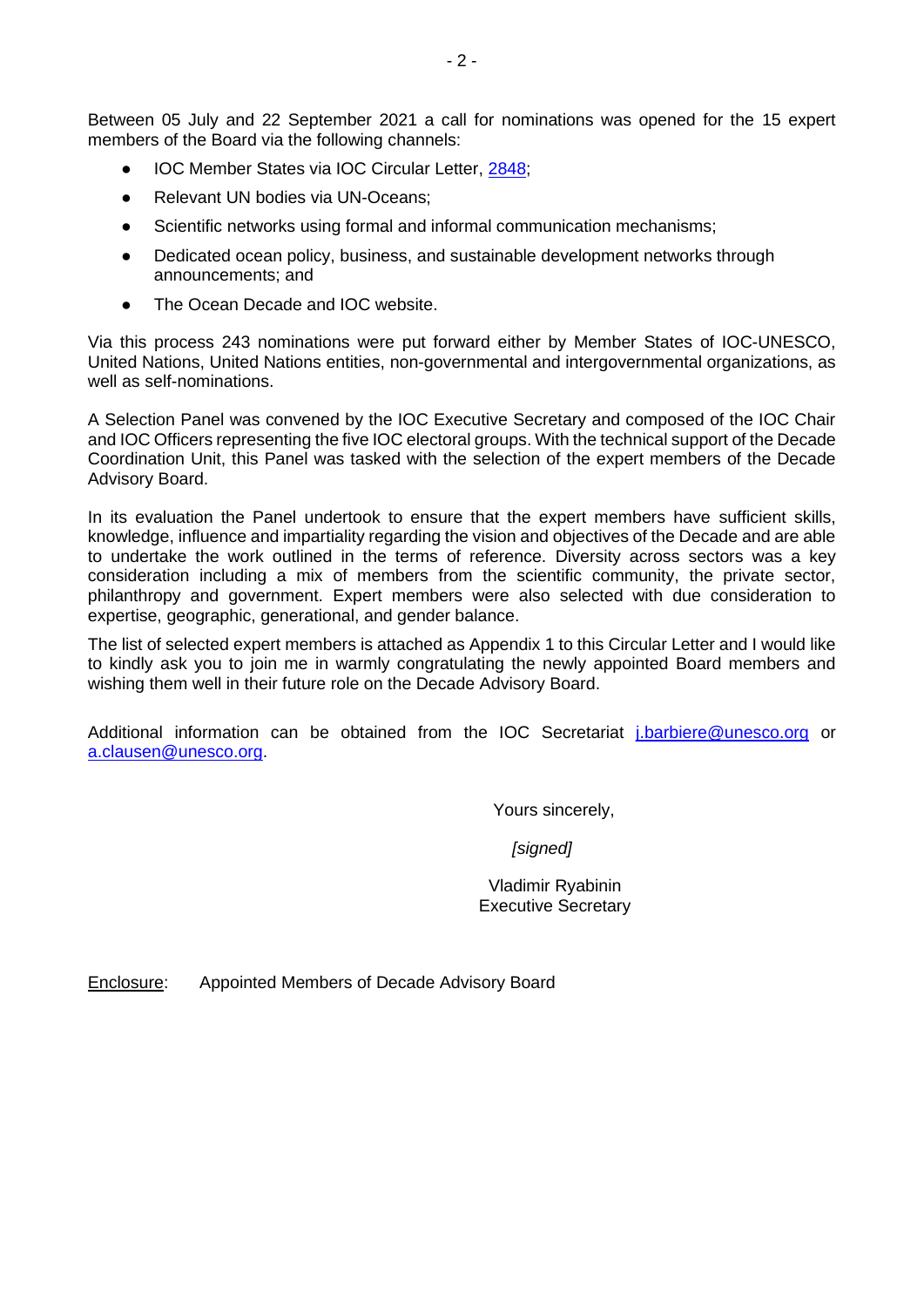Appointed Members of Decade Advisory Board

| <b>First Name</b> | <b>Surname</b> | <b>Regional Group</b>              | <b>Nationality</b> | Gender      | <b>Role and Institutional Affiliation</b>                                                                                                 |
|-------------------|----------------|------------------------------------|--------------------|-------------|-------------------------------------------------------------------------------------------------------------------------------------------|
| <b>Bente</b>      | Pretlove       |                                    | Norway             | F           | Programme Director; Ocean Space, DNV                                                                                                      |
| Tamatoa           | Bambridge      |                                    | France             | M           | Directeur de recherche, Centre National<br>de la Recherche Scientifique (CNRS) - The<br>French National Centre for Scientific<br>Research |
| Vidar             | Helgesen       |                                    | Norway / Sweden    | M           | Executive Director, The Nobel<br>Foundation                                                                                               |
| Charlotte         | Hudson         |                                    | <b>USA</b>         | F           | Project Director, Lenfest Ocean Program,<br>The Pew Charitable Trusts                                                                     |
| Gideon            | Henderson      |                                    | UK                 | M           | Chief Scientific Adviser, Department for<br><b>Environment, Food and Rural Affairs</b>                                                    |
| Margaret          | Leinen         |                                    | <b>USA</b>         | $\mathsf F$ | Director, Scripps Institution of<br>Oceanography, Vice Chancellor for<br>Marine Sciences, University of California-<br>San Diego          |
| Alexander         | Turra          | III                                | <b>Brazil</b>      | M           | Professor of Oceanography, University of<br>São Paulo, Brazil                                                                             |
| Frida             | Armas Pfirter  | $\mathbf{III}$                     | Argentina          | F           | Professor, Ministry of Foreign Affairs,<br>International Trade and Worship of<br>Argentina                                                |
| Silvia            | Chacón         | $\ensuremath{\mathsf{III}}\xspace$ | Costa Rica         | $\mathsf F$ | Researcher, National University of Costa<br>Rica                                                                                          |
| Katy              | Soapi          | IV                                 | Solomon Islands    | $\mathsf F$ | Director, Pacific Community Centre for<br>Ocean Science, Pacific Community (SPC)                                                          |
| Fangli            | Qiao           | IV                                 | China              | M           | Professor, First Institute of<br>Oceanography, Ministry of Natural<br>Resources, China                                                    |